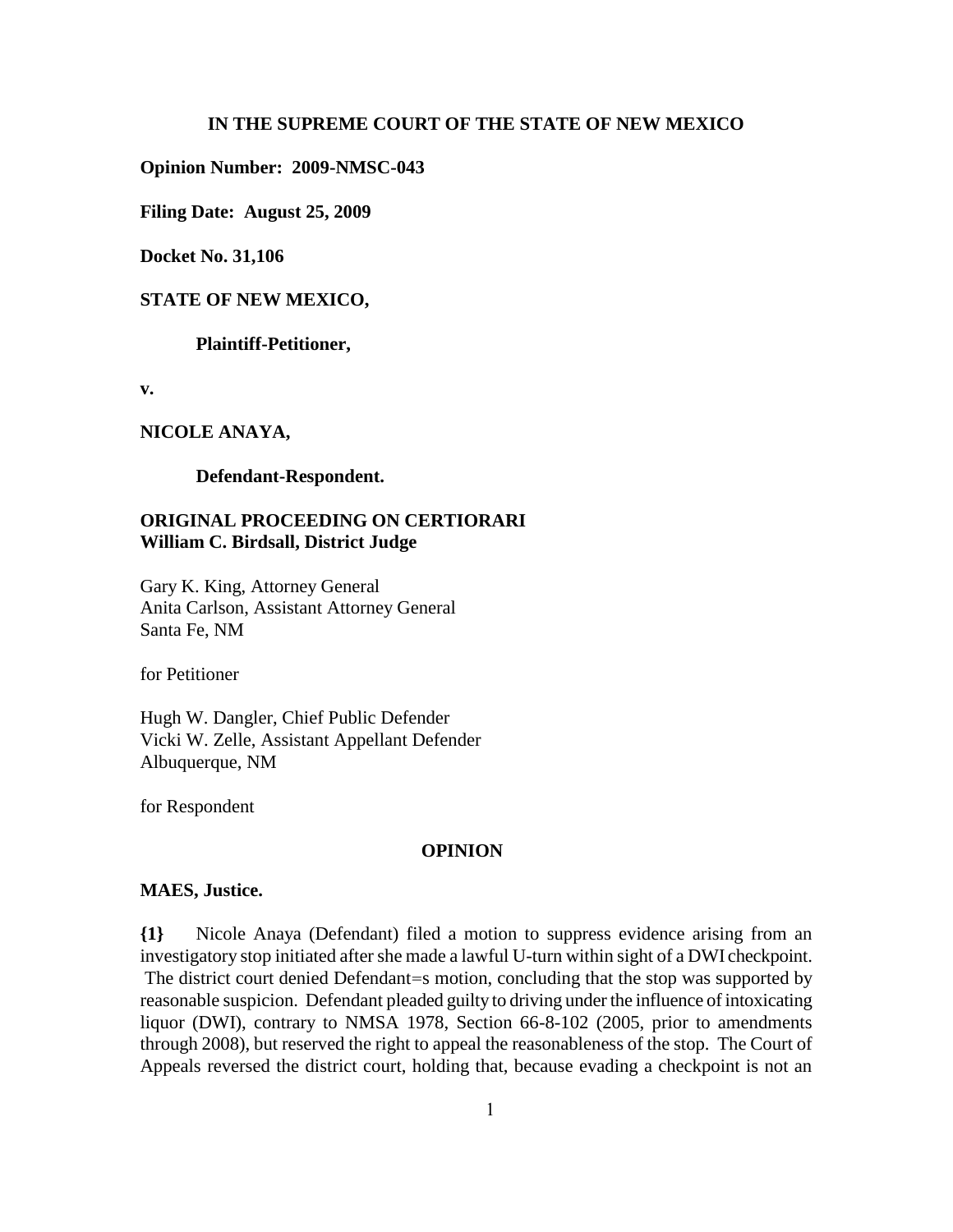illegal act, the stop was unsupported by reasonable suspicion. *State v. Anaya*, 2008-NMCA-077, & 19, 144 N.M. 246, 185 P.3d 1096. The Court of Appeals further held that the DWI checkpoint was constitutionally unreasonable under the guidelines set forth in *Las Cruces v. Betancourt*, 105 N.M. 655, 658-59, 735 P.2d 1161, 1164-65 (Ct. App. 1987), and therefore, could not substitute for the absence of reasonable suspicion. *Anaya*, 2008-NMCA-077, & 14. We conclude, however, that Defendant=s actions and the surrounding circumstances evinced an attempt to evade the checkpoint, which gave rise to a reasonable suspicion that she was driving while intoxicated. Accordingly, we reverse the Court of Appeals and affirm Defendant=s conviction and sentence.

# **FACTS**

**{2}** The district court could have found the following facts. The San Juan County Sheriff=s Department set up a DWI checkpoint, which operated between the hours of ten in the evening on Saturday, November 19, 2005, and three in the morning on Sunday, November 20, 2005. Officers placed the checkpoint at the top of a hill on NM516 between Farmington and Aztec, New Mexico. Cones, droplights, and flashing emergency lights were visible to the surrounding area, indicating police activity to approaching motorists. The officers also placed signs that alerted motorists to the upcoming checkpoint. In particular, one sign was placed in the median visible to motorists traveling from Farmington toward the west side of the checkpoint. The arresting officer testified that he had traveled toward and away from the west side of the checkpoint several times that night and that the sign was illuminated by headlights and was visible to approaching vehicles.

**{3}** The arresting officer testified that he was given a briefing packet, which directed him to stop any vehicles that displayed a clear intention of avoiding the checkpoint. Pursuant to that directive, the officer was stationed in his patrol car, in the median, a short distance behind the sign indicating the checkpoint, and he was to Awatch[] for vehicles turning around, . . . trying to avoid the roadblock.@

**{4}** The arresting officer testified that at approximately two in the morning he saw Defendant=s vehicle approaching the west side of the checkpoint, traveling away from Farmington. Then, as the vehicle approached, it made a U-turn and began traveling in the opposite direction. According to the officer=s testimony and a diagram of the area entered into evidence, the sign indicating the upcoming DWI checkpoint was situated at the intersection where Defendant made a legal U-turn. The officer testified that he believed the vehicle was trying to avoid the checkpoint. The officer immediately followed Defendant=s vehicle, engaged his emergency lights, and stopped the vehicle for a suspected DWI. Defendant failed all the field sobriety tests and was ultimately arrested for DWI. Results of a breath test indicated that Defendant had a blood-alcohol content of .11 and .10.

**{5}** Defendant was originally tried in magistrate court, where she filed a motion to suppress the evidence obtained as a result of the stop, arguing that the officer did not have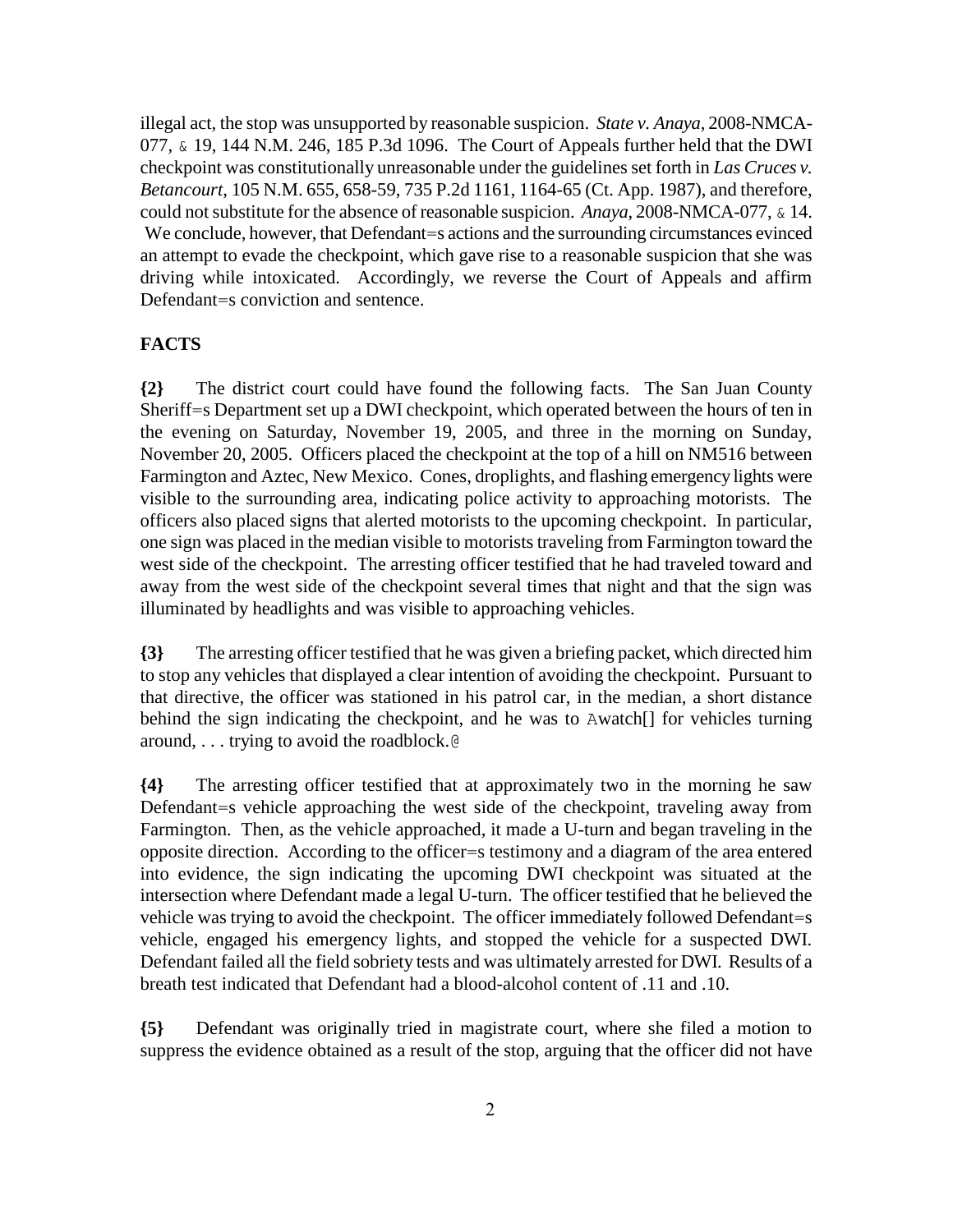reasonable suspicion to believe that Defendant had committed or was going to commit a crime. The magistrate court denied the motion to suppress, and Defendant entered a plea of nolo contendere to DWI, reserving the right to challenge the stop in the district court.

**{6}** The motion filed in district court concerned whether the officer had reasonable suspicion to stop Defendant=s vehicle. The court held a hearing and conducted a thorough review of the relevant case law. The district court noted that, as to the validity of the checkpoint plan, Ano attack as to its propriety was mounted by Defendant.@ Nonetheless, the court stated that because the plan Aremoves the officer=s discretion that is problematic with sobriety checkpoints . . . the stop can be justified as part of the checkpoint plan. @ However, because the validity of the checkpoint plan was not argued, the district court=s analysis focused on the reasonableness of the stop based on the totality of the circumstances. The court found that A[t]he defendant, [was] driving at around 2 A.M. in the morning, [and] ma[de] a U-turn on the highway at an intersection right in front of a visible sign announcing the checkpoint just after cresting a hill where the checkpoint lights would have been visible.@ The court stated that it Asid[ed] with [*State v. Foreman*],@ which held that A[a]lthough a legal turn, by itself, is *not* sufficient to establish a reasonable, articulable suspicion, a legal turn in conjunction with other circumstances, such as the time, place and manner in which it is made, *may* constitute a reasonable, articulable suspicion which could justify an investigatory stop.@ 527 S.E.2d 921, 923 (N.C. 2000). Accordingly, based on the facts available to the officer, the court found that the officer had reasonable suspicion to stop Defendant=s vehicle and denied Defendant=s motion to suppress.

**{7}** Following the district court=s denial of her motion, Defendant entered a conditional guilty plea to DWI. In her plea, Defendant reserved the right to appeal Athe reasonableness of the stop to a higher court.@

**{8}** Defendant appealed to the Court of Appeals, which reversed the denial of Defendant=s motion to suppress. *Anaya*, 2008-NMCA-077, & 20. The Court of Appeals questioned the constitutionality of the officer=s directive to stop vehicles attempting to avoid the checkpoint under the guidelines set forth in *Betancourt*. *Anaya*, 2008-NMCA-077, & 10. Relying on the officer=s testimony, the Court construed the officer=s directive under the checkpoint plan as follows: A[I]f an officer evaluates a driver=s behavior and concludes that the driver had an intention to evade the checkpoint, that officer is deemed to have reasonable suspicion.<sup>@</sup> *Id.* & 14. The Court held that the directive did not sufficiently restrict the officer=s discretion, as required under *Betancourt*, and therefore, the checkpoint plan was a constitutionally inadequate substitute for reasonable suspicion. *Anaya*, 2008-NMCA-077, & 10.

**{9}** The Court then addressed whether the officer had an independent reasonable suspicion to stop Defendant. The Court summarized the relevant facts, stating that Ait was two in the morning, Defendant crested a hill from which the lights of the checkpoint were visible, and Defendant made a U-turn in front of a visible sign that announced the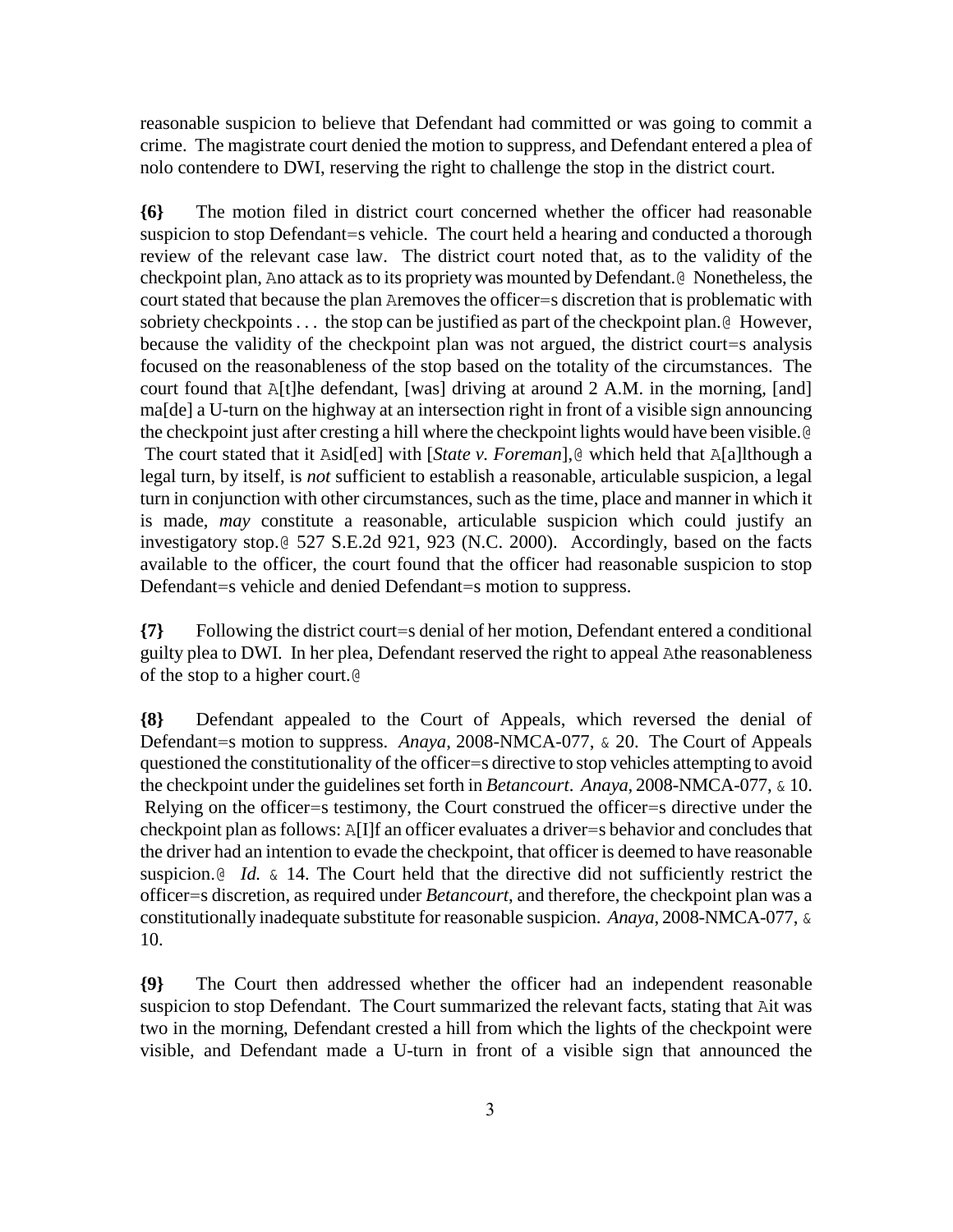checkpoint.@ *Id.* & 19. The Court held that, because these facts involved only legal acts, they did not create a reasonable suspicion that Defendant was committing a crime:

There is no statute that prohibits a driver from evading a checkpoint. The facts upon which the district court relied are thus legal acts. We conclude . . . that [t]hese circumstances amount to nothing more than a generalized suspicion that there was a possibility that [Defendant] might have been breaking the law.

*Id.* & 19 (second alteration in original) (internal quotation marks and citation omitted). The Court of Appeals reversed the district court and granted Defendant=s motion to suppress.

**{10}** We granted the State=s petition for writ of certiorari pursuant to NMSA 1978, Section 34-5-14(B) (1966, as amended through 1972) and Rule 12-502 NMRA to determine: (1) whether the Court of Appeals erroneously held that the officer did not have reasonable suspicion to stop Defendant; (2) A[w]hether the Court of Appeals lacked jurisdiction to address the validity of the DWI checkpoint plan, because Defendant did not reserve that issue in her conditional guilty plea@; and (3) A[w]hether the Court of Appeals erroneously held that Defendant was not stopped in accordance with a valid DWI checkpoint plan.@ *State v. Anaya*, 2008-NMCERT-005, 144 N.M. 332, 187 P.3d 678.

## **DISCUSSION**

**{11}** Stopping motor vehicles for the purpose of investigating suspected drunk driving constitutes a seizure under the Fourth Amendment, and therefore, to be justified at its inception the stop must be supported by reasonable suspicion. *State v. Ochoa*, 2008-NMSC-023, & 19, 143 N.M. 749, 182 P.3d 130. AQuestions of reasonable suspicion are reviewed de novo by looking at the totality of the circumstances to determine whether the detention was justified.@ *State v. Hubble*, 2009-NMSC-014, & 5, 146 N.M. 70, 206 P.3d 579 (internal quotation marks and citation omitted). However, we review the district court=s factual findings under a substantial evidence standard. *Ochoa*, 2008-NMSC-023, & 16.

**{12}** AReasonable suspicion arises if the officer can point to specific articulable facts . . . that, when judged objectively, would lead a reasonable person to believe criminal activity occurred or was occurring.@ *Id.* & 19 (alteration in original) (internal quotation marks and citations omitted). However, reasonable suspicion does not require the officer to observe illegal activity. *Cf. State v. Williamson*, 2009-NMSC-039, & 34, N.M. , P.3d (A[A]lthough Defendant=s conduct was lawful, . . . the facts and circumstances alleged in the affidavit, when viewed together, made it reasonable to infer that, more likely than not, the package contained illegal narcotics.@).

**{13}** There is no state law prohibiting evading a DWI checkpoint, and the U-turn Defendant made within sight of the checkpoint was legal. Therefore, the question in the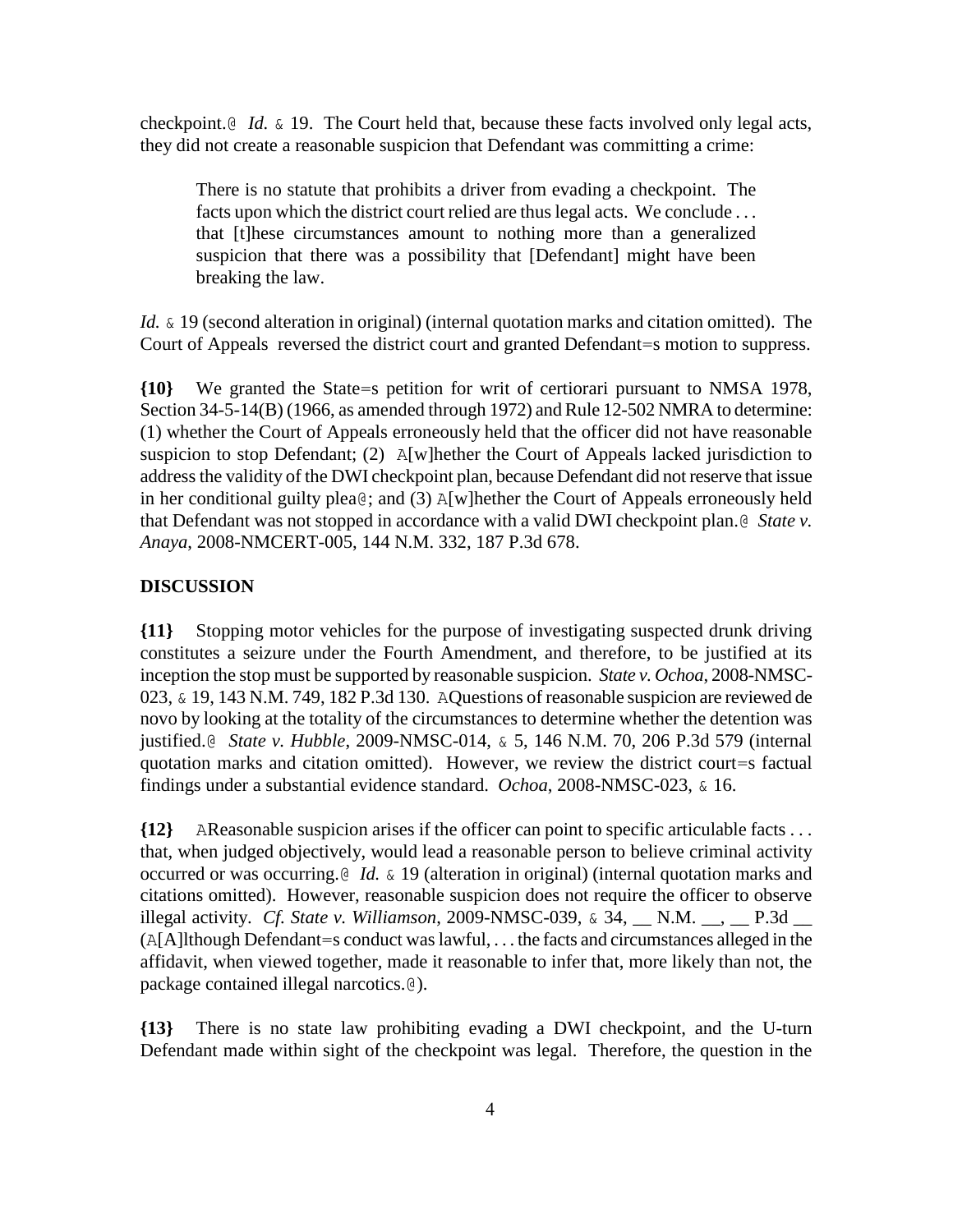present case is whether the totality of the circumstances allowed the officer reasonably to conclude that Defendant was committing the crime of driving while intoxicated.

**{14}** To answer this question, we must consider the perimeters of the checkpoint as part of the circumstances of the officer=s observations. As the *Foreman* court stated, Ait is clear that the perimeters of the checkpoint or >the area in which checks are conducted= would include the area within which drivers may become aware of its presence by observation of any sign marking or giving notice of the checkpoint.@ 527 S.E.2d at 924. That court concluded:

[W]e hold that it is reasonable and permissible for an officer to monitor a checkpoint=s entrance for vehicles whose drivers may be attempting to avoid the checkpoint, and it necessarily follows that an officer, in light of and pursuant to the totality of the circumstances or the checkpoint plan, may pursue and stop a vehicle which has turned away from a checkpoint within its perimeters for reasonable inquiry to determine why the vehicle turned away.

*Id.*

**{15}** Evading a marked DWI checkpoint is a specific and articulable fact that is sufficient to predicate reasonable suspicion for an investigatory stop. *See, e.g.*, *Foreman*, 527 S.E.2d at 923 (concluding that where Athe officer observed a >quick left turn= away from the checkpoint at the precise point where the driver of the vehicle would have first become aware of its presence,  $\&$  the officer observed Asufficient activity to raise a >reasonable and articulable suspicion of criminal activity= $@$  (citation omitted)). To conclude otherwise would permit drivers to flagrantly avoid DWI checkpoints without consequence, thereby undermining the efficacy of such checkpoints in deterring DWI. *Steinbeck v. Commonwealth*, 862 S.W.2d 912, 914 (Ky. Ct. App. 1993); *see Snyder v. State*, 538 N.E.2d 961, 966 (Ind. Ct. App. 1989) (AThe alternative is to tell police officers that in spite of their experience, they may not infer from a driver=s attempt to avoid a roadblock that the driver is very likely engaged in the commission of a crime. Such a rule would seem to tell police officers to >ignore reality.=@); *Foreman*, 527 S.E.2d at 924 (ACertainly, the purpose of any checkpoint and the above statute would be defeated if drivers had the option to >legally avoid,= ignore or circumvent the checkpoint by either electing to drive through without stopping or by turning away upon entering the checkpoint=s perimeters.@).

**{16}** We agree with the Court of Appeals that A>a legal turn, by itself, is *not* sufficient to establish a reasonable, articulable suspicion, [but] a legal turn in conjunction with other circumstances . . . *may* constitute a reasonable, articulable suspicion which could justify an investigatory stop.=@ *Anaya*, 2008-NMCA-077, & 17 (quoting *Foreman*, 527 S.E.2d at 923). We disagree, however, with the Court=s statement that, because Defendant=s acts were legal, A[t]hese circumstances amount to nothing more than a generalized suspicion that there was a possibility that [a d]efendant might have been breaking the law. *§ See id.* & 19 (alteration in original) (internal quotation marks and citation omitted). If a driver is on notice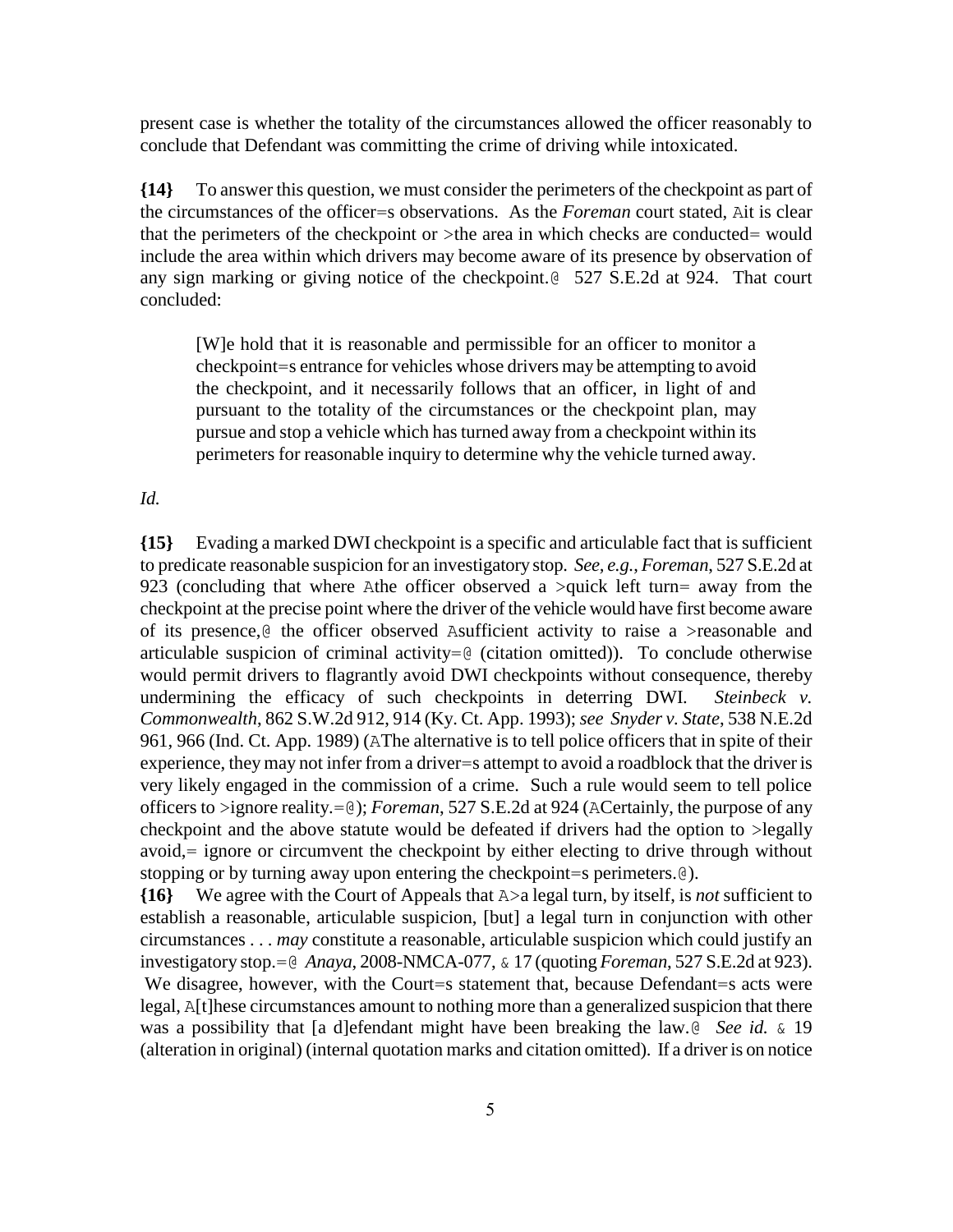that the checkpoint is ahead, then, where the driver turns away from the checkpoint and the circumstances lead the officer reasonably to believe that the driver is attempting to evade the checkpoint, the officer may form a reasonable suspicion that the driver is driving while intoxicated.

**{17}** We emphasize that whether a stop is supported by reasonable suspicion should be determined on a case-by-case basis. *See State v. Duran*, 2005-NMSC-034, & 34, 138 N.M. 414, 120 P.3d 836. The conclusion that a driver is attempting to avoid a checkpoint may be unreasonable in light of the circumstances of the stopCthe time of day, the proximity of the turn to the checkpoint, or whether the driver=s actions were typical considering the layout of the area and the normal flow of traffic. *See Steinbeck*, 862 S.W.2d at 914 (AWe believe that appellant=s turn away from the sobriety checkpoint, coupled with the deputy sheriff=s experience in similar instances, the time of day, and the nature of the roadway onto which the appellant turned, constitute specific, reasonable, and articulable facts which allowed the police officer to draw an inference sufficient to form a reasonable suspicion that the driver might have been engaging in criminal activity.@).

**{18}** Approaching the checkpoint, Defendant was in a position to observe police emergency lights and other lights illuminating the checkpoint. Additionally, the district court found that Defendant made a U-turn Aat an intersection right in front of a visible sign announcing the checkpoint,@ such that Defendant was on notice of the approaching checkpoint. Defendant then proceeded in the opposite direction of travel, which was inconsistent with typical driving patterns given the location of the highway. In light of these facts, the officer reasonably could have believed that Defendant was attempting to evade the checkpoint. Accordingly, we conclude that the officer had reasonable suspicion to initiate the stop.

**{19}** Because we conclude that the officer had reasonable suspicion to stop Defendant, we need not determine whether Defendant properly reserved a challenge to the validity of the DWI checkpoint in her conditional guilty plea or whether the Court of Appeals erroneously held that Defendant was not stopped in accordance with a valid DWI checkpoint plan. *See State v. Duarte*, 2007-NMCA-012, & 33, 140 N.M. 930, 149 P.3d 1027 (A[T]he reasonableness of a roadblock provides a constitutionally adequate substitute for the reasonable suspicion that would otherwise be required to justify the detention of vehicles and the questioning of their occupants.@ (Internal quotation marks and citation omitted.)).

# **CONCLUSION**

**{20}** For these reasons, we reverse the Court of Appeals and affirm Defendant=s conviction and sentence.

## **{21} IT IS SO ORDERED.**